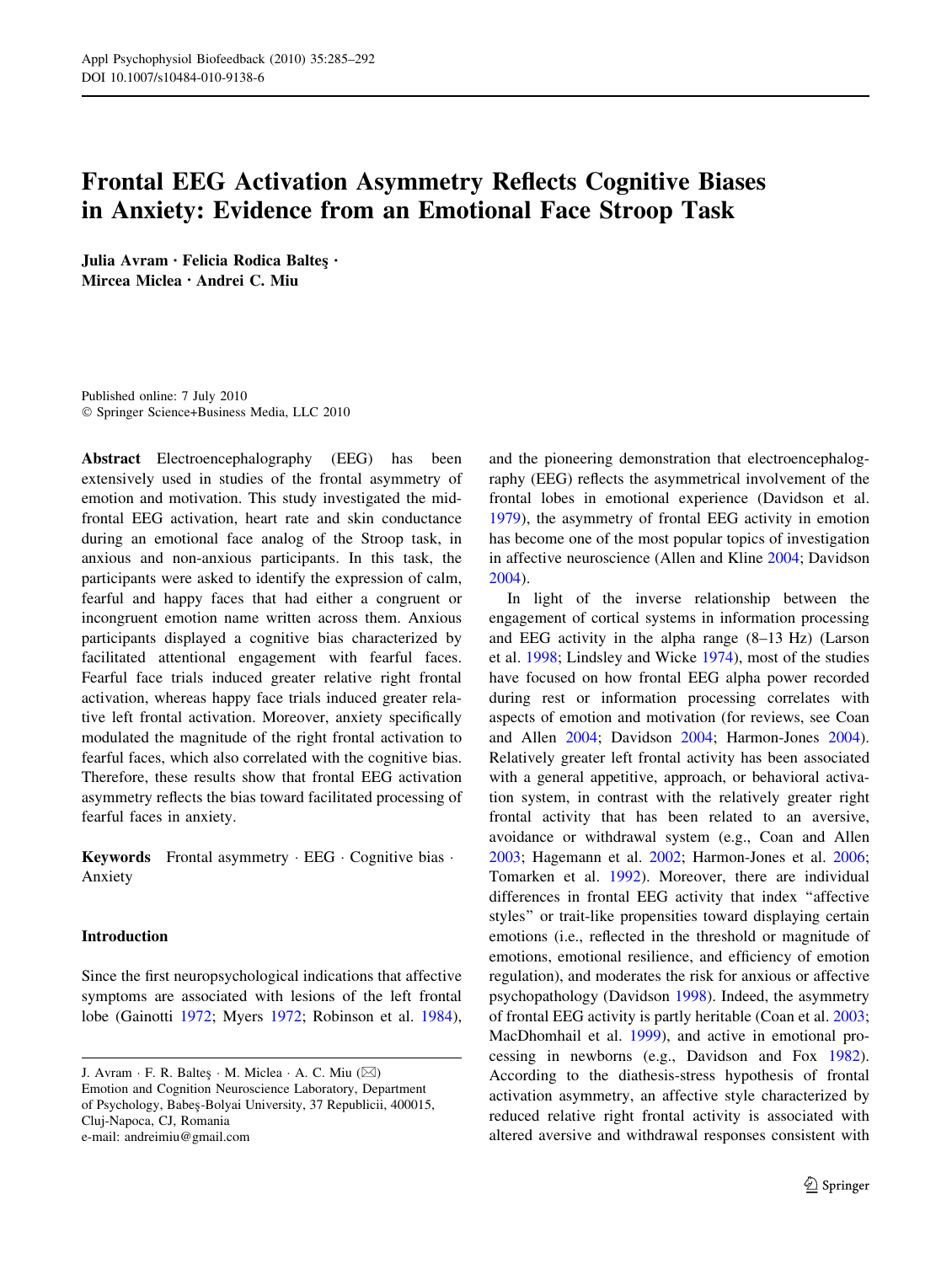anxiety, whereas one characterized by reduced relative left frontal activity is associated with altered appetitive and approach responses consistent with depression (e.g., Coan and Allen [2004](#page-5-0); Davidson [1992\)](#page-6-0).

Following the suggestion that cortical systems that are involved in emotion regulation and emotion-cognition interactions may be specifically disturbed in anxiety and depression—in contrast to subcortical systems such as the amygdala, which contribute to both (Davidson [1998](#page-6-0); see also Kentgen et al. [2000](#page-6-0)), several studies have investigated the asymmetry of frontal and parietal alpha EEG activity in subclinical and clinical anxiety. For instance, greater relative right frontal EEG activity has been reported in social phobia and panic disorder, which in addition correlated with state and trait self-report measures of anxiety (Davidson et al. [2000;](#page-6-0) Wiedemann et al. [1999\)](#page-7-0). In contrast, other data indicated that high scorers on similar measures of anxiety showed greater relative left frontal activity (Heller et al. [1997\)](#page-6-0). Consequently, it has been suggested (e.g., Heller et al. [1997](#page-6-0)) that selfreported trait anxiety (TA) indexes anxious apprehension or worry (i.e., verbal rumination about future events), which may be distinct from anxious arousal (i.e., symptoms of physiological arousal). In this and other subsequent studies, the former correlated with greater relative left frontal activity, whereas the latter induced right frontal or parietal activation (Heller et al. [1997;](#page-6-0) Mathersul et al. [2008;](#page-6-0) Metzger et al. [2004\)](#page-6-0). However, this distinction of anxiety types and frontal-parietal EEG correlates needs to be further investigated. Based on the available literature, meta-analyses support only the moderate effect of anxiety on the right-sided asymmetry of frontal activity (Thibodeau et al. [2006](#page-6-0)).

The need to focus on the frontal EEG activation (i.e., EEG recorded during information processing) in conditions that are relevant to the pathogenesis of anxiety has been emphasized (Coan and Allen [2004](#page-5-0); Coan et al. [2006](#page-6-0); Davidson [1998\)](#page-6-0). For instance, in a cognitive task that manipulated behavioral contingencies in order to produce approach and withdrawal states, rewards induced greater left frontal activation, whereas punishments induced greater right frontal activation (Sobotka et al. [1992](#page-6-0)). Using a directed facial action task, the simulation of facial fear and other emotions denoting withdrawal was associated with relatively less left frontal activation in comparison to approach states (Coan et al. [2001](#page-5-0); see also van Honk and Schutter [2006](#page-7-0)). Based on this pattern of results, the authors concluded that: ''withdrawal states produce relatively less left frontal activation rather than relatively greater right frontal activation'' (Coan et al. [2001,](#page-5-0) p. 921). Clearly, further research would be useful in order to elucidate whether withdrawal-related emotions specifically modulate activity in the right or left frontal lobe. The present study was designed to investigate frontal EEG activation in an emotional face analog of the Stroop task. Lexical and pictorial versions of the emotional Stroop task have long been used in cognitive psychology, in order to measure cognitive biases that are involved in anxiety psychopathology (for review see Eysenck et al. [2007;](#page-6-0) Mathews and MacLeod [2005](#page-6-0); Miu and Visu-Petra [2010](#page-6-0)). However, the frontal EEG asymmetry has not been investigated in this clinically-relevant task.

We used an emotional face analog of the Stroop task, in which participants selected for extreme trait anxiety (TA) scores had to name the expression (e.g., calm, fear, happiness) that they were recognizing in pictures, while ignoring the congruent or incongruent name of an expression (e.g., the word "CALM", "FEAR" or "HAPPY") that was written across the picture. The monitoring and resolution of the emotional face-word conflict in incongruent trials relies on a prefrontal-amygdala circuit that has also been involved in emotion regulation (Egner et al. [2008](#page-6-0); Etkin et al. [2006;](#page-6-0) Goldin et al. [2008](#page-6-0)). In light of the previous literature on cognitive biases in anxiety, we predicted that anxious participants would show a cognitive bias toward facilitated processing of fearful faces in this task, which would be reflected by increased relative right frontal activity.

# Methods

## Participants

Twenty-four right-handed college students (age between 19 and 22 years) were selected for extreme high  $(N = 15)$ ; mean  $\pm$  SD. TA scores: 55.13  $\pm$  5.59) or low scores  $(N = 9; \text{ mean } \pm \text{ SD}$ . TA scores:  $27 \pm 2.95$  of TA on the Romanian version of the State-Trait Anxiety Inventory (Pitariu and Peleasa [2007](#page-6-0); Spielberger [1983\)](#page-6-0). There was a significant difference between the TA scores of the two groups  $(t[23] = 13.88, P < 0.0001, \text{ Cohen's } d = 6.29).$ Notably, the mean scores of the high TA participants to this study are above the mean TA scores reported for psychiatric patients (mean  $\pm$  SD 52  $\pm$  12.4; see de Visser et al. [2010](#page-6-0)). The trait portion of the form Y of STAI includes 20 items that evaluate feelings of apprehension, tension, nervousness, and worry, and discriminates anxiety from depression better than its previous form. No participant had antecedents of neuropsychiatric or cardiovascular disorders, and they were free of medication (e.g., beta-blockers, anxiolytics) that could interfere with the physiological recordings. In addition, they were asked to refrain from alcohol, caffeine and smoking at least 4 h before the experiment. They signed an informed consent to participate in this study, and all the experimental procedures were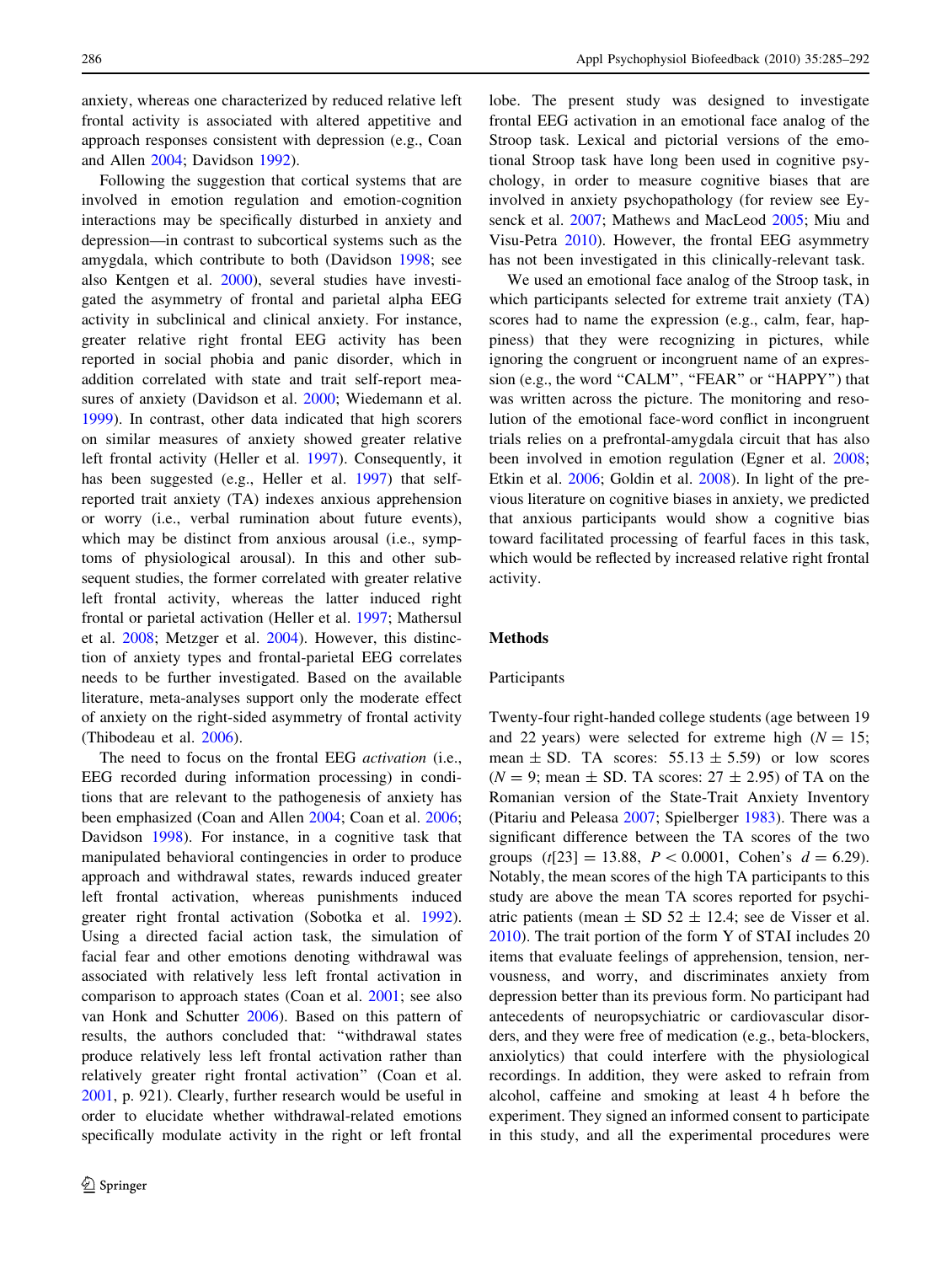non-invasive and complied to the recommendation of the WMA's Declaration of Helsinki.

## Procedure

We adapted a computerized version of the emotional face Stroop analog, originally described by Etkin et al. [\(2006](#page-6-0)). Essentially, the task was run in SuperLab and included forty trials in which emotionally-neutral, happy or fearful faces appeared on the screen, with a congruent or incongruent name of each emotion (i.e., CALM, HAPPY, or FEAR) written across the face. The name was displayed in a region of the picture that did not occlude the parts of the face (e.g., eyes, corner of the lips) that are important in emotion recognition (see Fig. 1). The task was preceded by a similar 20-stimuli learning phase. The participants were instructed to ignore the word and name the facial expression that they recognize in the picture. Their vocal reaction times (RTs) were digitally recorded using a voice recognition software. Outlier RTs that were above or below the mean  $\pm$  2 SD of each participant were excluded (0.42% of the data), as recommended (see Williams et al. [1996](#page-7-0)). Cognitive biases were calculated by subtracting RTs in neutral trials from RTs in happy (appetitive bias) or fearful trials (aversive bias). Therefore, a decreased bias score indicates facilitation in processing that type of emotional stimulus.

## Psychophysiology

EEG, skin conductance (SCR) and electrocardiogram (ECG) were continously recorded during the task. EEG was recorded using an ECI-Electrocap with electrodes positioned according to the International 10–20 method of electrode placement, including the earlobes. The ground electrode was placed between the frontal pole and the frontal site, whereas the reference electrode was placed on the left ear. Eye movements were also recorded in order to facilitate artifact scoring of the EEG. All electrode impedances were under  $5 \text{ k}\Omega$  and homologous sites had impedances that were within close range relative to eachother. EEG, electrooculogram, as well as SCR and ECG were amplified using a Biopac MP150 system, band-pass filtered (0.1–100 Hz), and digitized at 500 Hz onto a computer. Before each session, psychophysiological signals were recorded during rest in order to estimate the baseline.

Off-line, EEG was re-referenced to average earlobes and manually scored for movement artifact. Artifact-free epochs of 1,000 ms, which corresponded to intervals of interest starting 50 ms after stimulus onset, were extracted through a Hanning window (cosine window, tapered at the distal end 10% of each 1,000 ms epoch) to reduce leakage, and then submitted to the Fast Fourier Transform algorithm. Contiguous epochs were overlapped by 25% to



Fig. 1 Stimuli and timeline of the emotional face Stroop analog task. Participants were instructed to identify the expression that they recognize on the calm, fearful and happy faces, while ignoring the congruent or incongruent "CALM", "FEAR", "HAPPY" names written across them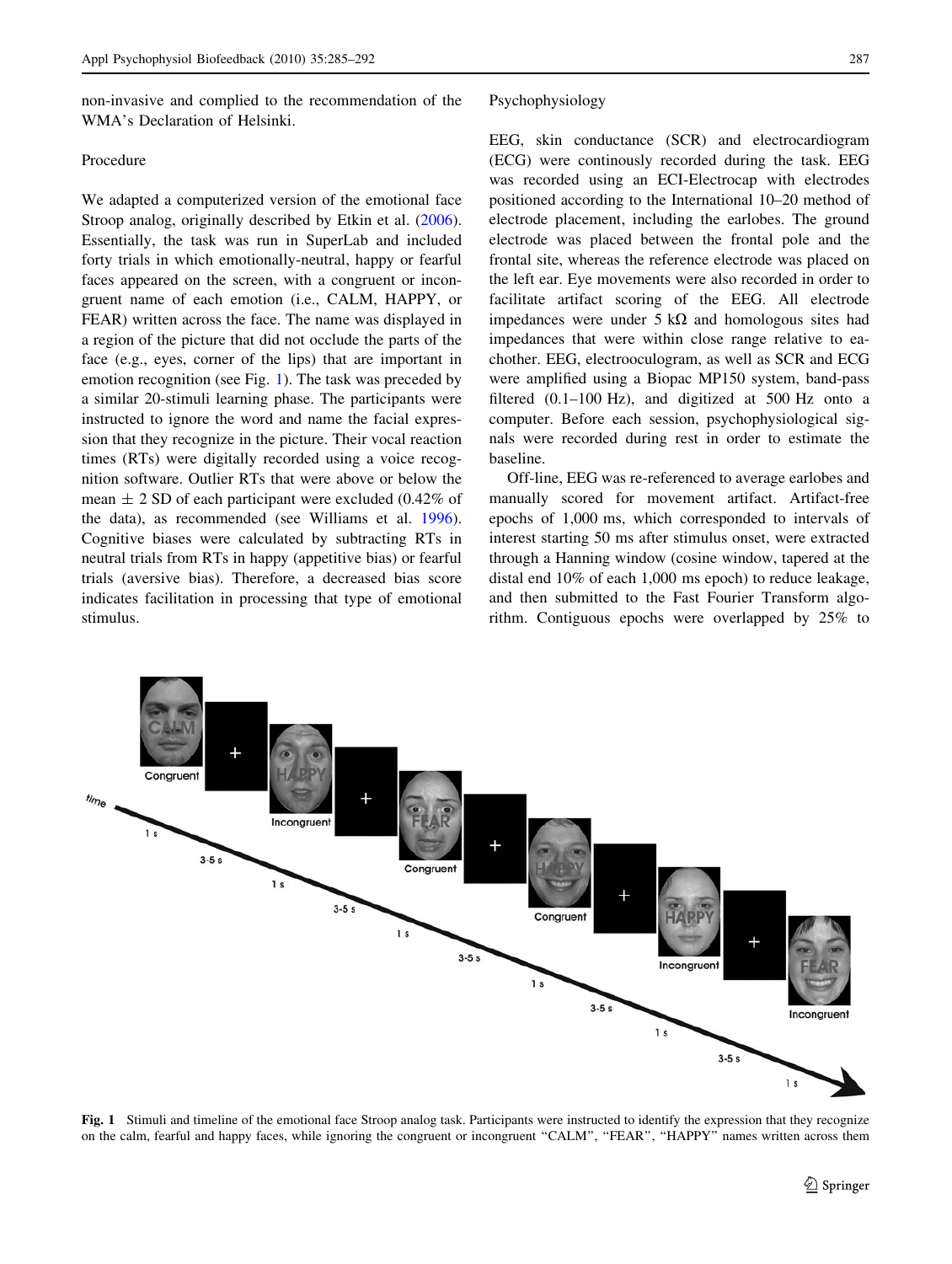avoid data loss due to tapering. Average alpha (8–13 Hz) power was extracted in 1 Hz bins and natural log transformed to normalize the distribution. Absolute band power values from midfrontal sites (F3/4) are reported here. Alpha power is inversely related to cortical activity so decreased power indicates cortical activation.

As previously described (Miu et al. [2009\)](#page-6-0), ECG was recorded using Ag/AgCl electrodes placed in a bipolar precordial lead (sample rate of 500 Hz/s). After visual inspection of the recordings and editing to exclude artifacts in AcqKnowledge 3.7.1, all the recordings were analysed using Nevrokard 7.0.1 (Intellectual Services, Ljubljana, Slovenia). Heart rate (HR) was estimated in beats per minute (BPM) from the same 1,000 ms intervals of interest during which the stimuli were processed, and HR change was calculated by subtracting the individual baseline HR from the HR recorded during information processing. Baseline recordings were independently made, several days before the experiments.

SCR was recorded using TSD203 transducers filled with isotonic gel and attached to the volar surfaces of the index and medius fingers. The area under the curve  $(\mu S)$  of SCRs in the intervals of interest was extracted, after the downdrift in the SCR waves was eliminated using the ''difference'' function of Acknowledge, as previously described (Miu et al. [2008\)](#page-6-0).

#### Data Analysis

The data were analyzed using ANOVA, Student  $t$  and correlation tests, with the Bonferroni correction for multiple comparisons where required. The statistical analyses were run in Statview software.

## Results

#### Manipulation Checks

To check whether the task succeeded to induce emotional conflict, we inspected the raw RTs to congruent and incongruent faces. The RTs on incongruent trials were significantly higher than those in congruent trials  $(t[22] = 2.62, P = 0.02, Cohen's d = 0.9)$ . In addition, the magnitude of HR deceleration was higher in incongruent than congruent stimuli, which indicated augmented orientation responses when the emotional face and word were incongruent  $(t[22] = 2.82, P = 0.01,$  Cohen's  $d = 1.7$ ). The amplitude of SCRs was higher during the processing of fearful and happy faces compared to neutral faces (t[22] = 2.86,  $P < 0.01$ , Cohen's  $d = 0.75$ ), which confirmed that the emotional stimuli induced physiological arousal.

#### Cognitive Bias

We analyzed the effects of anxiety on aversive and appetitive bias scores. Anxiety had a significant effect on the former  $(t[23] = 2.08, P = 0.04, \text{ Cohen's } d = 0.81, \text{ but}$ not the latter bias (Fig. [2](#page-4-0)). Post-hoc comparisons indicated that the processing of fearful faces was facilitated (i.e., decreased RTs) in anxious compared to non-anxious participants.

## Frontal EEG Activation

We used a  $2 \times 2 \times 3$  ANOVA to analyze the effects of anxiety (anxious vs. non-anxious), hemisphere (right vs. left), and type of stimulus (neutral vs. fearful vs. happy) on frontal EEG alpha power. The results indicated no significant main effects, but statistically significant interactions of hemisphere  $\times$  type of stimulus, and anxiety  $\times$  hemisphere  $\times$  type of stimulus. We isolated the sources of significance in follow-up ANOVA analyses. There was a significantly increased right compared to left frontal activation on trials with fearful faces  $(F[4, 20] = 5.95,$  $P = 0.05$ ,  $\eta^2 = 0.39$ ; Fig. [3a](#page-4-0)). In contrast, there was higher left compared to right frontal activation on trials with happy faces  $(F[4, 20] = 12.72, P = 0.007, \eta^2 = 0.18)$ .

#### Anxiety and Frontal EEG Activation

Anxiety had a significant effect on right frontal EEG activation on trials with fearful faces  $(F[4, 20] = 10.02$ ,  $P = 0.02$ ,  $\eta^2 = 0.13$ ; Fig. [3b](#page-4-0)). Anxious participants displayed higher right frontal activation on fearful trials, in comparison to non-anxious participants. This effect was specific to the right hemisphere and fearful trials (see Fig. [3](#page-4-0)b, c). Moreover, there was a significant correlation between the fearful face cognitive bias and right frontal EEG activation ( $r = 0.46$ ,  $P < 0.01$ ).

## Discussion

The present results supported our hypotheses that anxiety is associated with an affective style characterized by a bias toward facilitated processing of fearful faces, and increased right frontal activation to these stimuli. This study contributes to the psychophysiology of anxiety by showing for the first time that the asymmetry of frontal EEG activation reflects the type of cognitive bias that has been attributted a central role in cognitive theories of anxiety pathogenesis. In addition, this index of increased frontal cortical activation underlying the facilitated processing of aversive stimuli, may reflect the decreased cognitive efficiency that is characteristic of information processing in anxiety.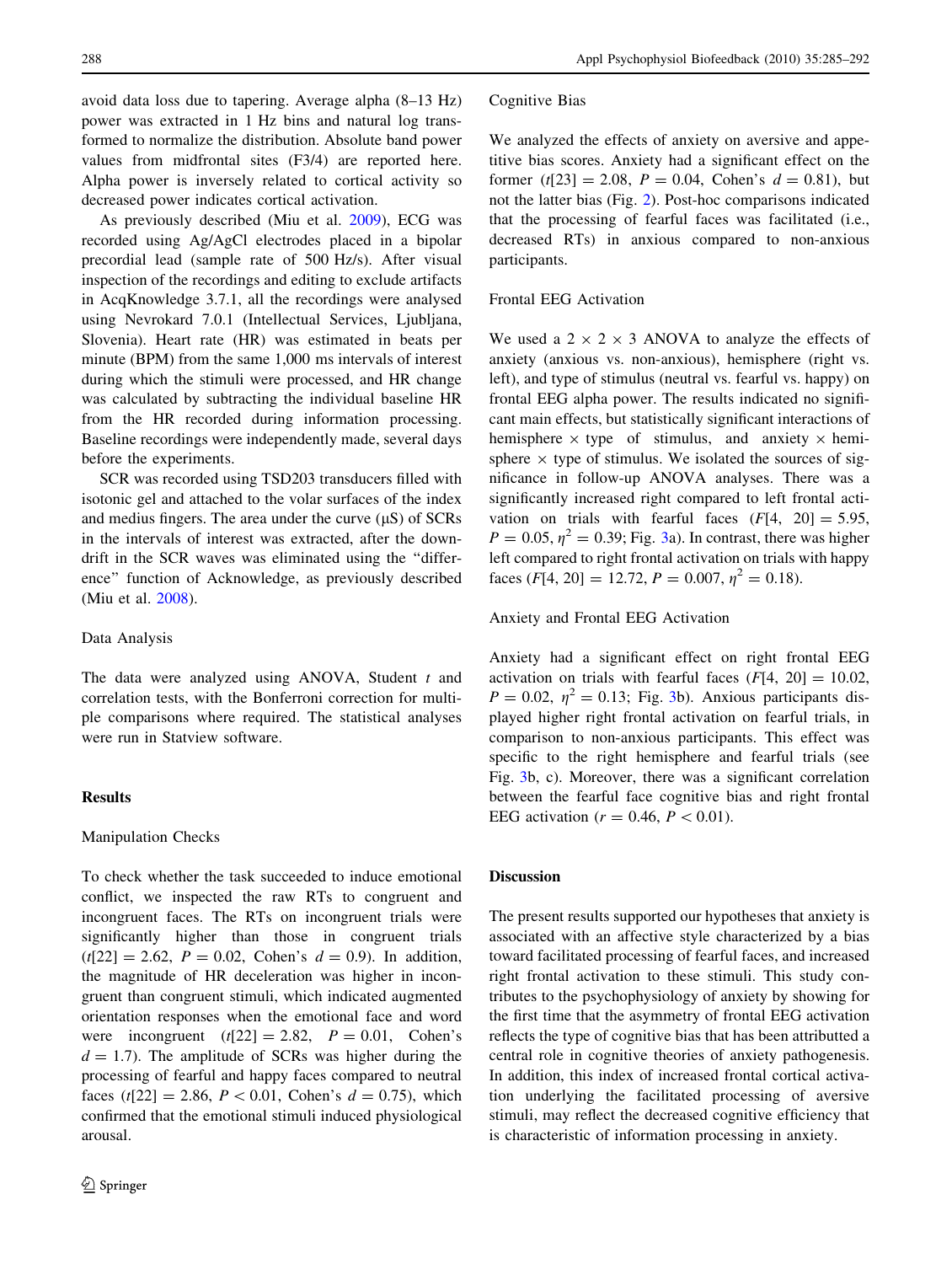<span id="page-4-0"></span>

Fig. 2 Comparisons of the aversive (fear—calm reaction times) (a) and appetitive (happy—calm reaction times) (b) cognitive biases in anxious and non-anxious participants. Abbreviations: TA, Trait anxiety ( $P < 0.05$ )



Fig. 3 Comparisons of the right and left frontal activations in calm, happy, and fearful face trials (a). The effects of anxiety on frontal activation asymmetry during trials with fearful (b) and happy faces (c) (\* $P\lt 0.05$ ; \*\*P $\lt 0.01$ )

Much of the literature on frontal EEG asymmetry is based on associations with self-report measures of emotion and motivation. Theories such as the diathesis-stress frontal activation asymmetry (Davidson [1998](#page-6-0)), and the ''capability model'' of frontal EEG asymmetry (Coan and Allen [2004](#page-5-0); Coan et al. [2006](#page-6-0)) have emphasized that the effects of individual differences in frontal activity may develop particularly during controlled laboratory emotional challenges. For instance, an affective style characterized by relatively greater right frontal activity during a controlled fear-related challenge should display increased cognitive biases during that challenge. In the case of anxiety, these biases facilitate the processing of aversive stimuli either by facilitated attentional engagement with threat, or reduced attentional disengagement from threat (Mathews and MacLeod [2005;](#page-6-0) Miu and Visu-Petra [2010](#page-6-0)). Laboratory tasks such as the one we used in the present study are especially

sensitive to the first type of bias (Williams et al. [1996](#page-7-0)). Indeed, the present results offer direct evidence that participants selected for extremely high TA show a cognitive bias toward the processing of fearful faces. The increased skin conductance that we observed during the processing of emotional faces in comparison to neutral faces, supported our a priori expectation that emotional stimuli induced physiological arousal. This may be due to the increased socio-emotional saliency of faces in humans (Ashwin et al. [2006](#page-5-0); Preston and Stansfield [2008;](#page-6-0) van Honk et al. [2000](#page-7-0)). Therefore, based on this emotional face analog of the Stroop task, the present study offer new evidence of facilitated engagement with threat in anxiety.

The processing of facial gestures of emotion also offers a good framework for studying the involvement of the frontal cortex in emotion and motivation. Previous studies have shown that the simulation of facial gestures of fear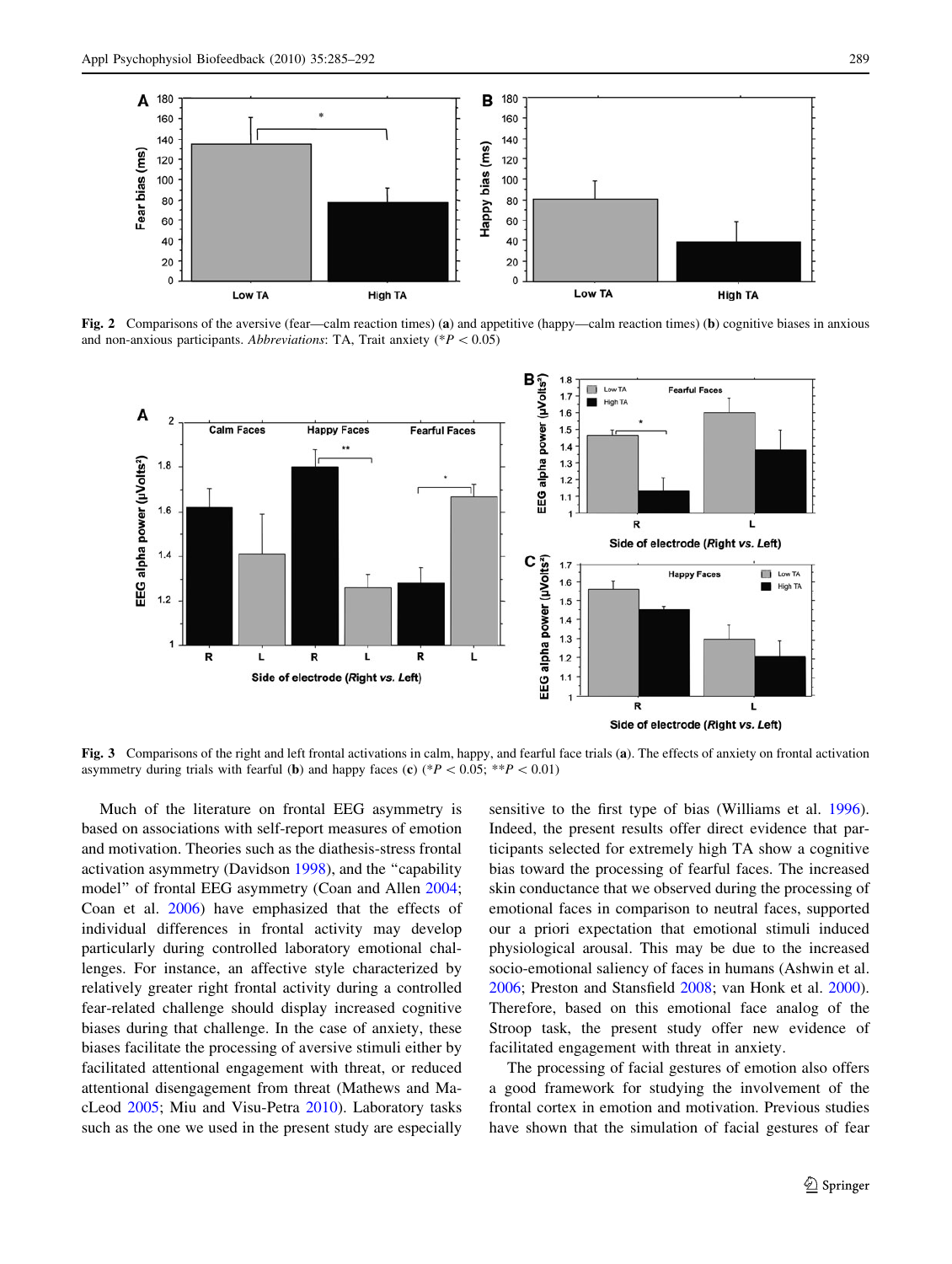<span id="page-5-0"></span>and other withdrawal-related emotions in directed facial action tasks is associated with reduced left frontal EEG activation (Coan et al. 2001). More direct evidence for the involvement of the right frontal cortex in the processing of aversive information has come from studies in which the frontal cortex was temporarily inactivated by slow repetitive transcranial magnetic stimulation. The inactivation of the right frontal cortex biased attention toward the processing of angry faces in emotional analogs of the Stroop task (d'Alfonso et al. [2000](#page-6-0); van Honk et al. [2002](#page-6-0)).

The present study used a different emotional face Stroop task that efficiently induces emotional conflict, and relies on a well-characterized neural circuit (Egner et al. [2008](#page-6-0); Etkin et al. [2006\)](#page-6-0). The generation and monitoring of emotional conflict in this task (i.e., naming the emotional face, while ignoring the incongruent name) involves the activation of the dorsal anterior cingulate cortex, and its successful resolution involves the specific activation of the rostral anterior cingulate cortex, as well as the amygdala (Egner et al. [2008](#page-6-0)). The present results indicate that the conflict in fearful face trials induced increased right frontal EEG activation, whereas that in happy face trials induced left frontal EEG activation. In addition, we show that anxiety specifically impacts the magnitude of right frontal EEG activation in trials with fearful faces. The right frontal EEG activation also correlated significantly with the fearful face cognitive bias. Overall, these results indicate that the right frontal activation asymmetry associated with the processing of fearful faces is modulated by anxiety, in a manner that quantitatively reflects the cognitive bias toward the selective engagement with fearful stimuli.

The attentional control theory argues that anxiety impairs goal-directed attention and increases the extent to which cognitive processing is influenced by stimulus-driven attention (Eysenck et al. [2007](#page-6-0)). This effect reduces cognitive efficiency (i.e., the relationship between the effectiveness of performance and the effort or resources spent in task performance, with efficiency decreasing as more resources are invested to attain a given performance level), but not necessarily cognitive effectiveness (i.e., quality of task performance). Two of the main candidate mechanisms underlying this effect are inhibition and shifting. In addition, anxiety also increases attention to threat-related stimuli. The task that we used in the present study is ideal for testing these hypotheses, for inhibition is necessary in order to name the emotion recognized on the face, while ignoring the incongruent name written on the face. If anxiety were to decrease goal-directed attention, then one would expect to find reduced cognitive efficiency and biased processing of threatening stimuli. Our results confirmed that anxiety biases attention toward the selective processing of fearful faces. In addition, we found that the right frontal EEG activation increases with this bias. This

pattern of results suggest that frontal EEG activation asymmetry reflects the influence of anxiety on (decreased) neural and cognitive efficiency.

This study integrated controlled laboratory measures of cognitive mechanisms that are involved in anxiety pathogenesis, and neurophysiological measures that are specifically related to emotion and motivation. Although we used only a global, self-report measure of anxiety, the observation that skin conductance increased during the processing of emotional, but not neutral stimuli indicated that fearful and happy faces succeeded to induce physiological arousal. However, one potential limit of this study is that due to our choice of the intervals of interest, it is impossible to say whether the variations of frontal EEG activation corresponded to the generation and monitoring, or resolution of the emotional conflict (see Egner et al. [2008](#page-6-0)). In addition to overcoming this limitation, future studies might focus on the modification of cognitive biases in anxiety (e.g., See et al. [2009\)](#page-6-0), and its relationship with frontal EEG activation.

In conclusion, this study shows that anxiety is associated with facilitated attentional engagement with fearful faces in an emotional analog of the Stroop task. This cognitive bias is related to increased right frontal activation during the processing of fearful faces. The task used in this study might be particularly suitable for anxiety research, for its underlying neural circuits are well characterized, and the relationship with frontal EEG activation reported here may be relevant to the effects of anxiety on inhibition and cognitive efficiency.

Acknowledgments We are grateful to Dr. Elena Geangu (St. Francis Xavier University, Antigonish, Canada) for useful comments on a draft of this manuscript. This research was supported by a grant from National University Research Council of Romania (CNCSIS).

## References

- Allen, J. J., & Kline, J. P. (2004). Frontal EEG asymmetry, emotion, and psychopathology: The first, and the next 25 years. Biological Psychology, 67(1–2), 1–5.
- Ashwin, C., Wheelwright, S., & Baron-Cohen, S. (2006). Attention bias to faces in Asperger syndrome: A pictorial emotion Stroop study. Psychological Medicine, 36(6), 835–843.
- Coan, J. A., & Allen, J. J. (2003). Frontal EEG asymmetry and the behavioral activation and inhibition systems. Psychophysiology, 40(1), 106–114.
- Coan, J. A., & Allen, J. J. (2004). Frontal EEG asymmetry as a moderator and mediator of emotion. Biological Psychology, 67(1–2), 7–49.
- Coan, J. A., Allen, J. J., & Harmon-Jones, E. (2001). Voluntary facial expression and hemispheric asymmetry over the frontal cortex. Psychophysiology, 38(6), 912–925.
- Coan, J. A., Allen, J. J., Malone, S., & Iacono, W. (2003). The heritability of frontal EEG asymmetry: Sex differences and nonadditivity.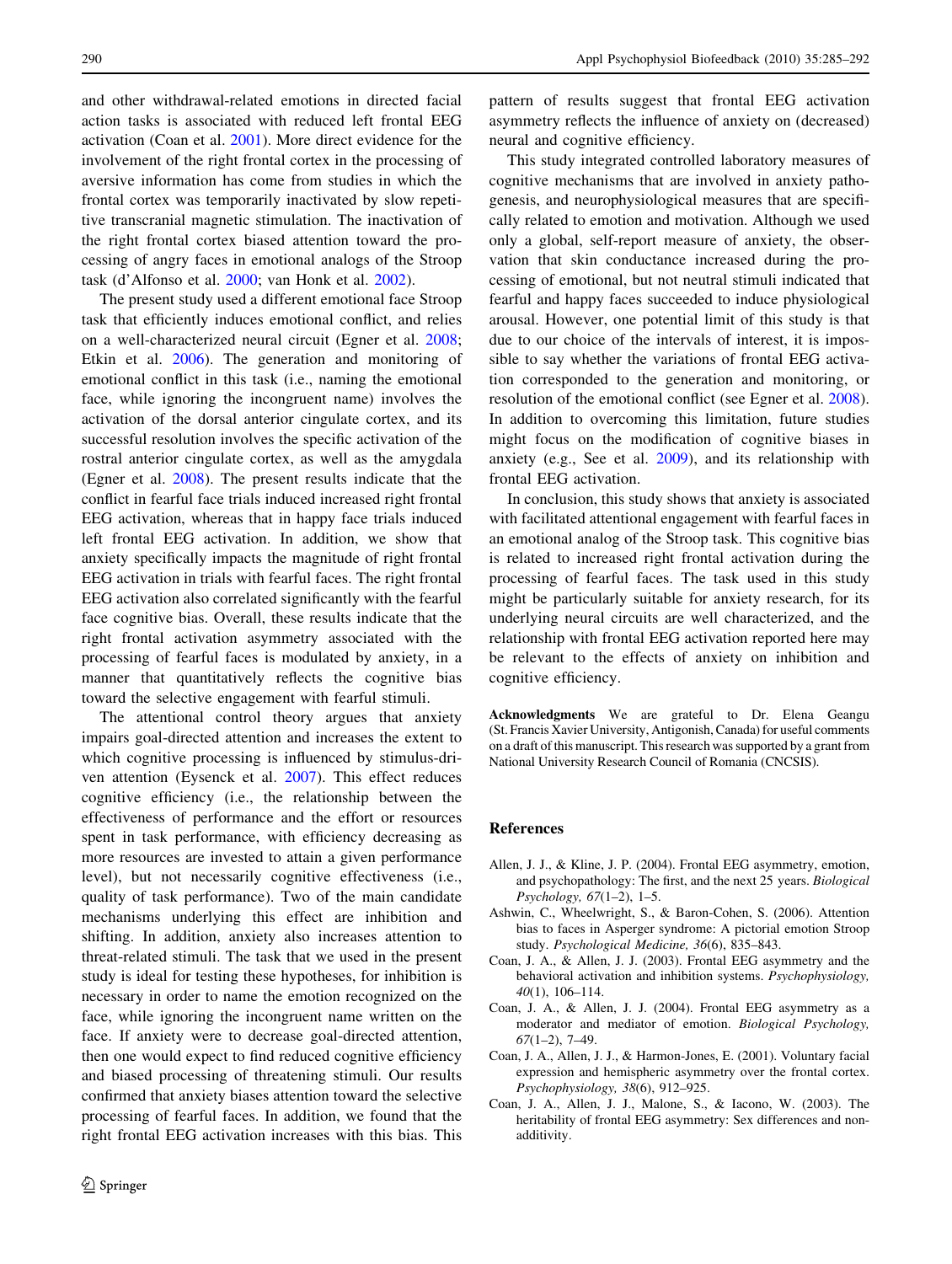- <span id="page-6-0"></span>Coan, J. A., Allen, J. J., & McKnight, P. E. (2006). A capability model of individual differences in frontal EEG asymmetry. Biological Psychology, 72(2), 198–207.
- d'Alfonso, A. A., van Honk, J., Hermans, E., Postma, A., & de Haan, E. H. (2000). Laterality effects in selective attention to threat after repetitive transcranial magnetic stimulation at the prefrontal cortex in female subjects. Neuroscience Letters, 280(3), 195– 198.
- Davidson, R. J. (1992). Emotion and affective style: Hemispheric substrates. Psychological Science, 3, 39–43.
- Davidson, R. J. (1998). Affective style and affective disorders: Perspectives from affective neuroscience. Cognition and Emotion, 12(3), 307–330.
- Davidson, R. J. (2004). What does the prefrontal cortex "do" in affect: Perspectives on frontal EEG asymmetry research. Biological Psychology, 67(1–2), 219–233.
- Davidson, R. J., & Fox, N. A. (1982). Asymmetrical brain activity discriminates between positive and negative affective stimuli in human infants. Science, 218(4578), 1235–1237.
- Davidson, R. J., Marshall, J. R., Tomarken, A. J., & Henriques, J. B. (2000). While a phobic waits: Regional brain electrical and autonomic activity in social phobics during anticipation of public speaking. Biological Psychiatry, 47(2), 85–95.
- Davidson, R. J., Schwartz, G. E., Saron, C., Bennett, J., & Goleman, D. J. (1979). Frontal versus parietal EEG asymmetry during positive and negative affect. Psychophysiology, 16, 202–203.
- de Visser, L., van der Knaap, L. J., van der Loo, A. J. A. E., van der Weerd, C. M. M., Ohl, F., & van den Bos, R. (2010). Trait anxiety affects decision-making differently in healthy men and women: Towards gender-specific endophenotypes of anxiety. Neuropsychologia, 48, 1598–1606.
- Egner, T., Etkin, A., Gale, S., & Hirsch, J. (2008). Dissociable neural systems resolve conflict from emotional versus nonemotional distracters. Cerebral Cortex, 18(6), 1475–1484.
- Etkin, A., Egner, T., Peraza, D. M., Kandel, E. R., & Hirsch, J. (2006). Resolving emotional conflict: A role for the rostral anterior cingulate cortex in modulating activity in the amygdala. Neuron, 51(6), 871–882.
- Eysenck, M. W., Derakshan, N., Santos, R., & Calvo, M. G. (2007). Anxiety and cognitive performance: Attentional control theory. Emotion, 7(2), 336–353.
- Gainotti, G. (1972). Emotional behavior and hemispheric side of the lesion. Cortex, 8(1), 41–55.
- Goldin, P. R., McRae, K., Ramel, W., & Gross, J. J. (2008). The neural bases of emotion regulation: Reappraisal and suppression of negative emotion. Biological Psychiatry, 63(6), 577–586.
- Hagemann, D., Naumann, E., Thayer, J. F., & Bartussek, D. (2002). Does resting electroencephalograph asymmetry reflect a trait? An application of latent state-trait theory. Journal of Personality and Social Psychology, 82(4), 619–641.
- Harmon-Jones, E. (2004). Contributions from research on anger and cognitive dissonance to understanding the motivational functions of asymmetrical frontal brain activity. Biological Psychology, 67(1–2), 51–76.
- Harmon-Jones, E., Lueck, L., Fearn, M., & Harmon-Jones, C. (2006). The effect of personal relevance and approach-related action expectation on relative left frontal cortical activity. Psychological Science, 17(5), 434–440.
- Heller, W., Nitschke, J. B., Etienne, M. A., & Miller, G. A. (1997). Patterns of regional brain activity differentiate types of anxiety. Journal of Abnormal Psychology, 106(3), 376–385.
- Kentgen, L. M., Tenke, C. E., Pine, D. S., Fong, R., Klein, R. G., & Bruder, G. E. (2000). Electroencephalographic asymmetries in adolescents with major depression: Influence of comorbidity with anxiety disorders. Journal of Abnormal Psychology, 109(4), 797–802.
- Larson, C. L., Davidson, R. J., Abercrombie, H. C., Ward, R. T., Schaefer, S. M., Jackson, D. C., et al. (1998). Relations between PET-derived measures of thalamic glucose metabolism and EEG alpha power. Psychophysiology, 35(2), 162–169.
- Lindsley, D. B., & Wicke, J. D. (1974). The electroencephalogram: Autonomous electrical activity in man and animals. In R. Thompson & M. N. Patterson (Eds.), Bioelectric recording techniques (pp. 3–79). New York: Academic Press.
- MacDhomhail, S., Allen, J. J., Katsanis, J., & Iacono, M. (1999). Heritability of frontal alpha asymmetry. Psychophysiology, 36, S74.
- Mathersul, D., Williams, L. M., Hopkinson, P. J., & Kemp, A. H. (2008). Investigating models of affect: Relationships among EEG alpha asymmetry, depression, and anxiety. Emotion, 8(4), 560–572.
- Mathews, A., & MacLeod, C. (2005). Cognitive vulnerability to emotional disorders. Annual Review of Clinical Psychology, 1, 167–195.
- Metzger, L. J., Paige, S. R., Carson, M. A., Lasko, N. B., Paulus, L. A., Pitman, R. K., et al. (2004). PTSD arousal and depression symptoms associated with increased right-sided parietal EEG asymmetry. Journal of Abnormal Psychology, 113(2), 324–329.
- Miu, A. C., Heilman, R. M., & Houser, D. (2008). Anxiety impairs decision-making: Psychophysiological evidence from an Iowa gambling task. Biological Psychology, 77(3), 353–358.
- Miu, A. C., Heilman, R. M., & Miclea, M. (2009). Reduced heart rate variability and vagal tone in anxiety: Trait versus state, and the effects of autogenic training. Autonomic Neuroscience, 145(1– 2), 99–103.
- Miu, A. C., & Visu-Petra, L. (2010). Anxiety disorders in children and adults: A cognitive, neurophysiological and genetic characterization. In R. Carlstedt (Ed.), Handbook of integrative clinical psychology, psychiatry and behavioral medicine: Perspectives, practices and research (pp. 309–351). New York: Springer.
- Myers, R. E. (1972). Role of prefrontal and anterior temporal cortex in social behavior and affect in monkeys. Acta Neurobiologiae Experimentalis, 32(2), 567–579.
- Pitariu, H., & Peleasa, C. (2007). Manual for the Romanian version of state-trait anxiety inventory form Y. Cluj-Napoca: Sinapsis.
- Preston, S. D., & Stansfield, R. B. (2008). I know how you feel: Taskirrelevant facial expressions are spontaneously processed at a semantic level. Cognitive, Affective & Behavioral Neuroscience, 8(1), 54–64.
- Robinson, R. G., Kubos, K. L., Starr, L. B., Rao, K., & Price, T. R. (1984). Mood disorders in stroke patients. Importance of location of lesion. Brain, 107(Pt 1), 81–93.
- See, J., MacLeod, C., & Bridle, R. (2009). The reduction of anxiety vulnerability through the modification of attentional bias: A realworld study using a home-based cognitive bias modification procedure. Journal of Abnormal Psychology, 118(1), 65-75.
- Sobotka, S. S., Davidson, R. J., & Senulis, J. A. (1992). Anterior brain electrical asymmetries in response to reward and punishment. Electroencephalography and Clinical Neurophysiology, 83(4), 236–247.
- Spielberger, C. D. (1983). Manual for the state-trait anxiety inventory (form V). Palo Alto: Consulting Psychologists Press.
- Thibodeau, R., Jorgensen, R. S., & Kim, S. (2006). Depression, anxiety, and resting frontal EEG asymmetry: A meta-analytic review. Journal of Abnormal Psychology, 115(4), 715–729.
- Tomarken, A. J., Davidson, R. J., Wheeler, R. E., & Doss, R. C. (1992). Individual differences in anterior brain asymmetry and fundamental dimensions of emotion. Journal of Personality and Social Psychology, 62(4), 676–687.
- van Honk, J., Hermans, E. J., d'Alfonso, A. A., Schutter, D. J., van Doornen, L., & de Haan, E. H. (2002). A left-prefrontal lateralized, sympathetic mechanism directs attention towards